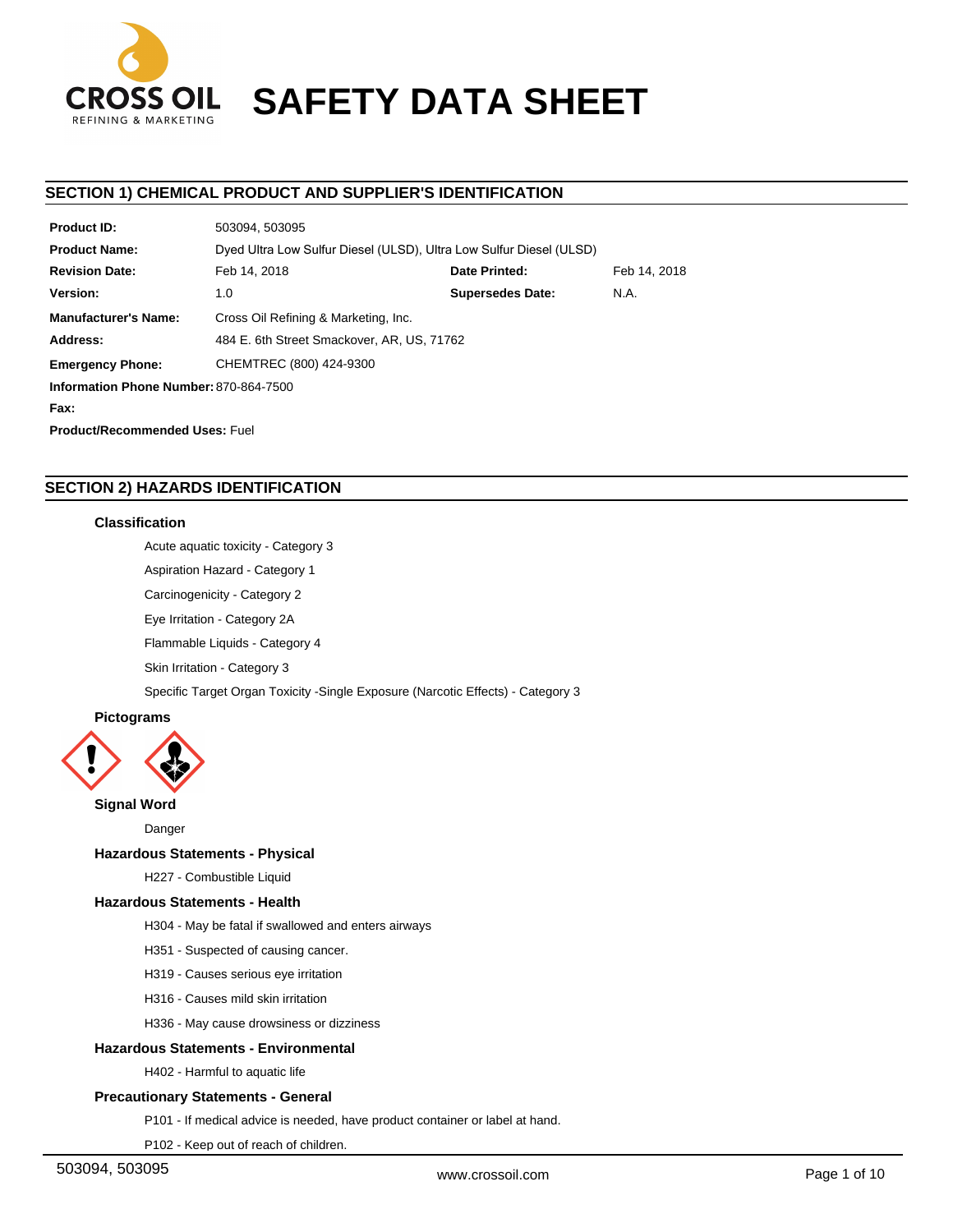## **Precautionary Statements - Prevention**

- P273 Avoid release to the environment.
- P201 Obtain special instructions before use.
- P202 Do not handle until all safety precautions have been read and understood.
- P280 Wear protective gloves/protective clothing/eye protection/face protection.
- P264 Wash hands thoroughly after handling.
- P210 Keep away from heat, hot surfaces, sparks, open flames and other ignition sources. No smoking.
- P261 Avoid breathing dust/fume/gas/mist/vapors/spray.
- P271 Use only outdoors or in a well-ventilated area.
- P233 Keep container tightly closed.

#### **Precautionary Statements - Response**

- P301 + P310 IF SWALLOWED: Immediately call a POISON CENTER or doctor.
- P331 Do NOT induce vomiting.

P308 + P313 - IF exposed or concerned: Get medical advice/attention.

P305 + P351 + P338 - IF IN EYES: Rinse cautiously with water for several minutes. Remove contact lenses, if present and easy to do. Continue rinsing.

P337 + P313 - If eye irritation persists: Get medical advice/attention.

P370 + P378 - In case of fire: Use dry chemical, foam, carbon dioxide to extinguish.

P332 + P313 - If skin irritation occurs: Get medical advice/attention.

P304 + P340 - IF INHALED: Remove person to fresh air and keep comfortable for breathing.

P312 - Call a POISON CENTER/doctor if you feel unwell.

## **Precautionary Statements - Storage**

- P405 Store locked up.
- P403 Store in a well-ventilated place.

P403 + P405 - Store in a well-ventilated place. Store locked up.

#### **Precautionary Statements - Disposal**

P501 - Dispose of contents/container to disposal recycling center.Under RCRA it is the responsibility of the user of the product to determine at the time of disposal whether the product meets RCRA criteria for hazardous waste. Waste management should be in full compliance with federal, state and local laws.

#### **Hazards Not Otherwise Classified (HNOC)**

None.

#### **Acute toxicity of less than one percent of the mixture is unknown**

# **SECTION 3) COMPOSITION/INFORMATION ON INGREDIENTS**

| <b>CAS</b>   | <b>Chemical Name</b>              | % By Weight |
|--------------|-----------------------------------|-------------|
| 0068476-34-6 | DIESEL FUELS                      | 85% - 100%  |
| 0027247-96-7 | ETHYLHEXYL NITRATE                | Trace       |
| 0064742-95-6 | AROMATIC HYDROCARBON MIXTURE > C9 | Trace       |
| 0000095-63-6 | 1,2,4-TRIMETHYLBENZENE            | Trace       |
| 0000108-67-8 | <b>MESITYLENE</b>                 | Trace       |
| 0000526-73-8 | 1.2.3-TRIMETHYLBENZENEA           | Trace       |
| 0001330-20-7 | <b>XYLENE</b>                     | Trace       |
| 0000098-82-8 | <b>CUMENE</b>                     | Trace       |

Specific chemical identity and/or exact percentage (concentration) of the composition has been withheld to protect confidentiality.

# **SECTION 4) FIRST-AID MEASURES**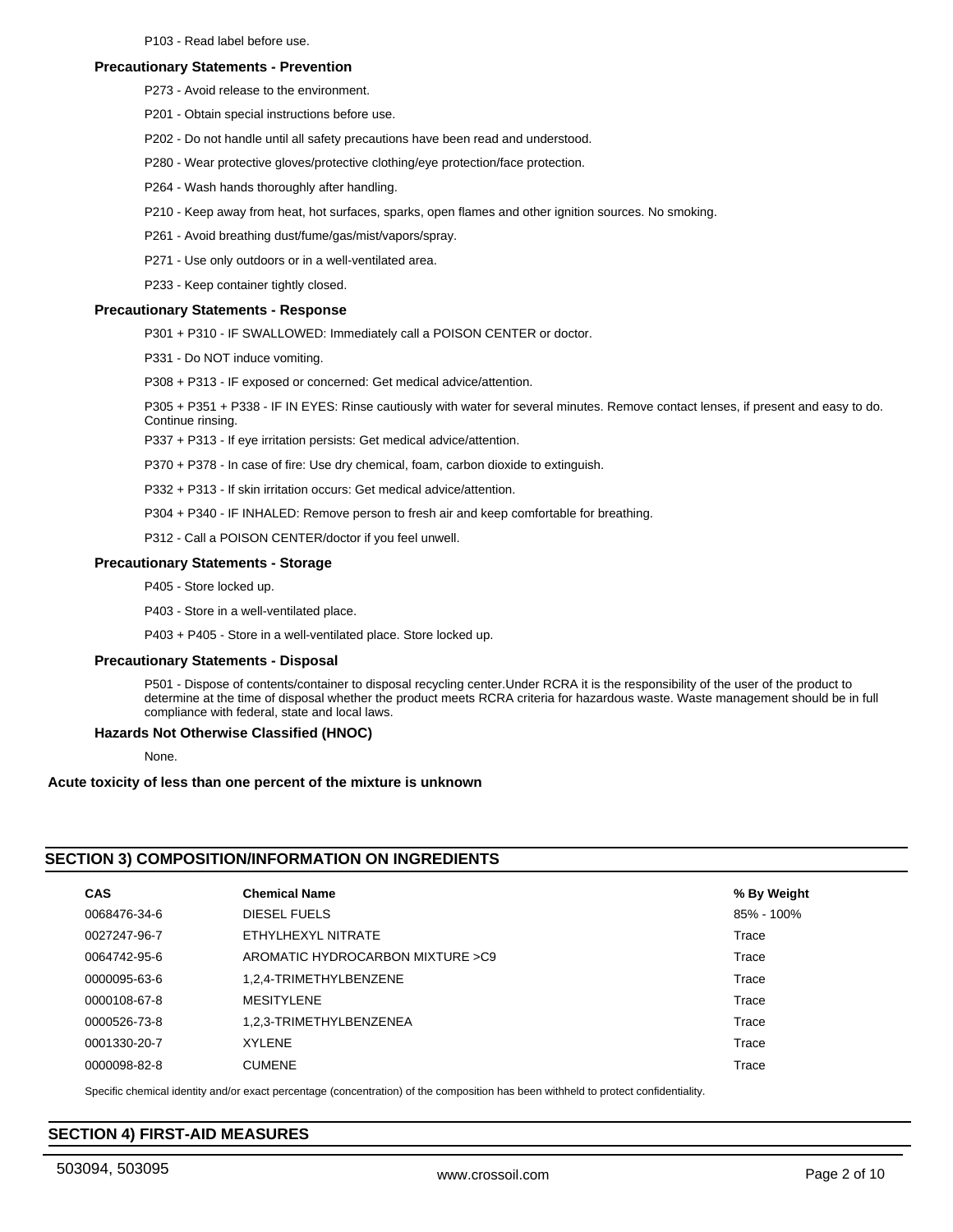#### **Inhalation**

Remove source of exposure or move person to fresh air and keep comfortable for breathing. Get medical advice/attention if you feel unwell.

#### **Skin Contact**

Rinse/wash with lukewarm, gently flowing water and mild soap for 5 minutes or until product is removed. If skin irritation occurs or you feel unwell: Get medical advice/attention.

#### **Eye Contact**

Rinse eyes cautiously with lukewarm, gently flowing water for several minutes, while holding the eyelids open. Remove contact lenses, if present and easy to do. Continue rinsing for a duration of 15-20 minutes. Take care not to rinse contaminated water into the unaffected eye or onto the face. If eye irritation persists: Get medical advice/attention.

## **Ingestion**

Rinse mouth. If you feel unwell or if concerned: Get medical advice/attention.

If more than several mouthfuls have been swallowed, give two glasses of water (16 Oz.). Get medical attention.

#### **Notes**

High velocity injection of grease under the skin may result in serious injury. If left untreated, the affected area is subject to infection, disfigurement, lack of blood circulation and may require amputation. When dispensed by high-pressure equipment, this material can easily penetrate the skin and leave a bloodless puncture wound. Material injected into a finger can be deposited into the palm of the hand and in rare occasions up to the elbow. Within 24 to 48 hours the patient may experience swelling, discoloration, and throbbing pain in the affected area. Immediate treatment by a surgical specialist is recommended.

#### **Most Important Symptoms/Effects, Acute and Delayed**

No data available

#### **Indication of Immediate Medical Attention and Special Treatment Needed**

No data available

# **SECTION 5) FIRE-FIGHTING MEASURES**

#### **Suitable Extinguishing Media**

Dry chemical, foam, carbon dioxide, water spray or fog is recommended. Water spray is recommended to cool or protect exposed materials or structures. Carbon dioxide can displace oxygen. Use caution when applying carbon dioxide in confined spaces. Simultaneous use of foam and water on the same surface is to be avoided as water destroys the foam.Water or foam may cause frothing.If leak or spill has not ignited, use water spray to cool the containers and to provide protection for personnel attempting to stop the leak.

#### **Unsuitable Extinguishing Media**

Do not use water in a jet.

#### **Specific Hazards in Case of Fire**

Hazardous combustion products may include: Toxic levels of carbon monoxide, carbon dioxide, irritating aldehydes and ketones.

#### **Fire-fighting Procedures**

Dispose of fire debris and contaminated extinguishing water in accordance with official regulations.

Isolate immediate hazard area and keep unauthorized personnel out. Stop spill/release if it can be done safely. Move undamaged containers from immediate hazard area if it can be done safely. Water spray or fog may be useful in minimizing or dispersing vapors and to protect personnel.

#### **Special Protective Actions**

Wear protective pressure self-contained breathing apparatus (SCBA) and full turnout gear.

WARNING: Product can burn in a fire.

# **SECTION 6) ACCIDENTAL RELEASE MEASURES**

## **Emergency Procedure**

Immediately turn off or isolate any source of ignition. Keep unnecessary people away; isolate hazard area and deny entry. Do not touch or walk through spilled material. Clean up immediately. Contain spill. Wipe up or add suitable absorbent, non-combustible, inert material such as sand, sawdust, etc. to spill area and shovel into appropiate container for disposal. Local authorities should be advised immediately if required or if significant spillages cannot be contained.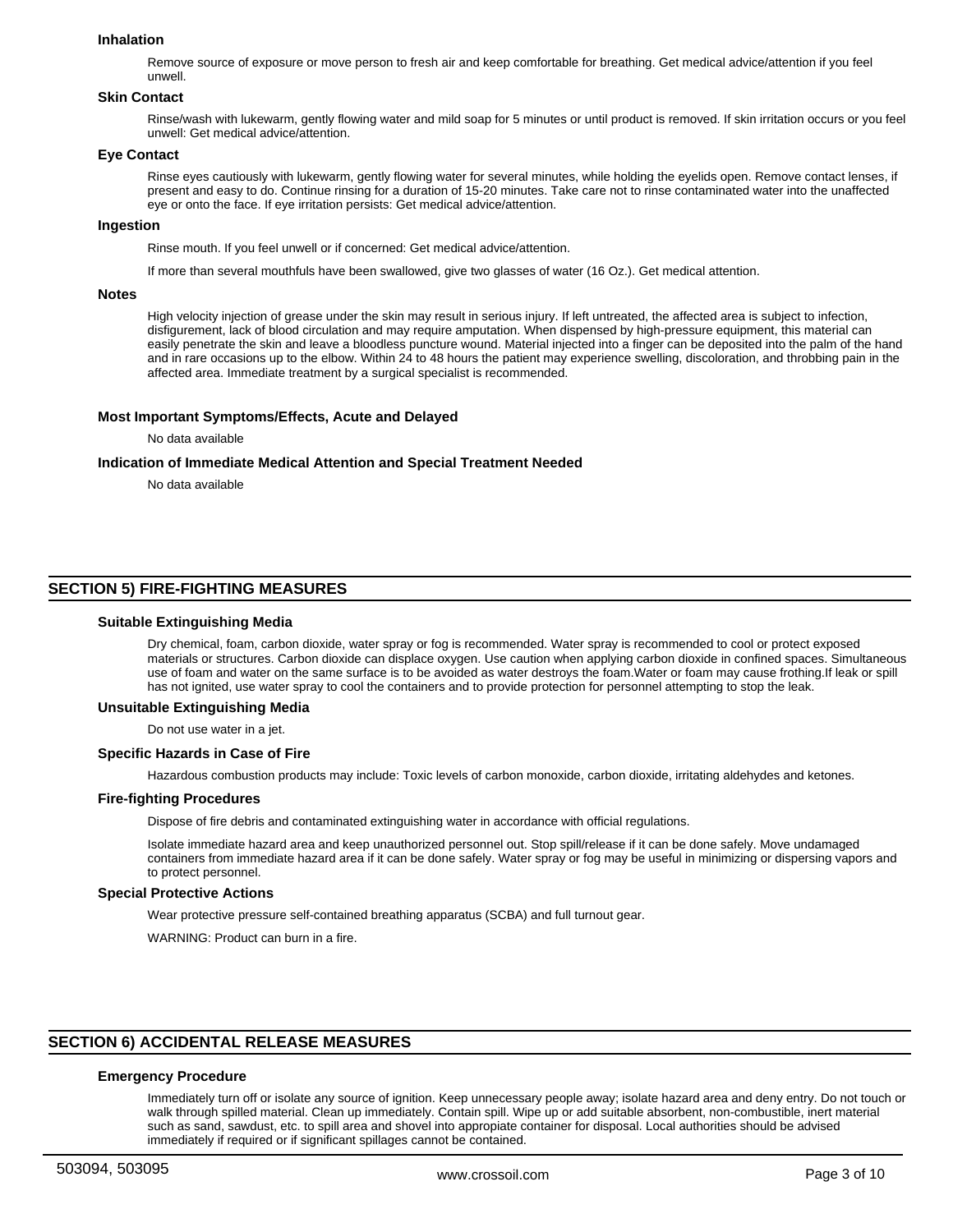#### **Recommended equipment**

Positive pressure, full-facepiece self-contained breathing apparatus (SCBA), or positive pressure supplied air respirator with escape SCBA (NIOSH approved).

#### **Personal Precautions**

Avoid breathing vapor or mist. Avoid contact with skin,eye or clothing. Do not touch damaged containers or spilled materials unless wearing appropriate protective clothing.

Will not produce vapors unless heated to temperatures of ~300 °F.

#### **Environmental Precautions**

Stop spill/release if it can be done safely. Prevent spilled material from entering sewers, storm drains, other unauthorized drainage systems and natural waterways by using sand, earth, or other appropriate barriers.

# **SECTION 7) HANDLING AND STORAGE**

#### **General**

Wash hands after use. Do not get in eyes, on skin or on clothing. Do not breathe fumes/vapors. Use good personal hygiene practices. Eating, drinking and smoking in work areas is prohibited. Remove contaminated clothing and protective equipment before entering eating areas.

#### **Ventilation Requirements**

Use only with adequate ventilation to control air contaminants to their exposure limits. The use of local ventilation is recommended to control emissions near the source.

#### **Storage Room Requirements**

Keep container(s) tightly closed and properly labeled. Store in cool, dry, well-ventilated areas away from heat, direct sunlight, strong oxidizers and any incompatibilities. Store in approved containers and protect against physical damage. Keep containers securely sealed when not in use. Indoor storage should meet OSHA standards and appropriate fire codes. Containers that have been opened must be carefully resealed to prevent leakage. Empty containers retain residue and may be dangerous.

Minimum feasible handling temperature should be maintained. Periods of exposure to high temperature should be minimized. Water contamination should be avoided.

## **SECTION 8) EXPOSURE CONTROLS/PERSONAL PROTECTION**

#### **Eye protection**

Wear eye protection with side shields or goggles. Wear indirect-vent, impact and splash resistant goggles when working with liquids.If additional protection is needed for entire face, use in combination with a face shield.

#### **Skin protection**

Launder soiled clothes or properly disposed of contaminated material, which cannot be decontaminated.

Use of gloves approved to relevant standards made from the following materials may provide suitable chemical protection: PVC, neoprene or nitrile rubber gloves. Suitability and durability of a glove is dependent on usage, e.g. frequency and duration of contact, chemical resistance of glove material, glove thickness, dexterity. Always seek advice from glove suppliers. Contaminated gloves should be replaced. Use of an apron and over- boots of chemically impervious materials such as neoprene or nitrile rubber is recommended to avoid skin sensitization.The type of protective equipment must be selected according to the concentration and amount of the dangerous substance at the specific workplace.

#### **Respiratory protection**

If engineering controls do not maintain airborne concentrations to a level which is adequate to protect worker, a respiratory protection program that meets or is equivalent to OSHA 29 CFR 1910.134 and ANSI Z88.2 should be followed. Check with respiratory protective equipment suppliers. Where air-filtering respirators are suitable, select an appropriate combination of mask and filter. Select a filter suitable for combined particulate/organic gases and vapours.

Supplied air respiratory protection should be used for cleaning large spills or upon entry into tanks, vessels, or other confined spaces.

#### **Appropriate Engineering Controls**

Provide exhaust ventilation or other engineering controls to keep the airborne concentrations of gas, vapors or dusts below their respective threshold limit value.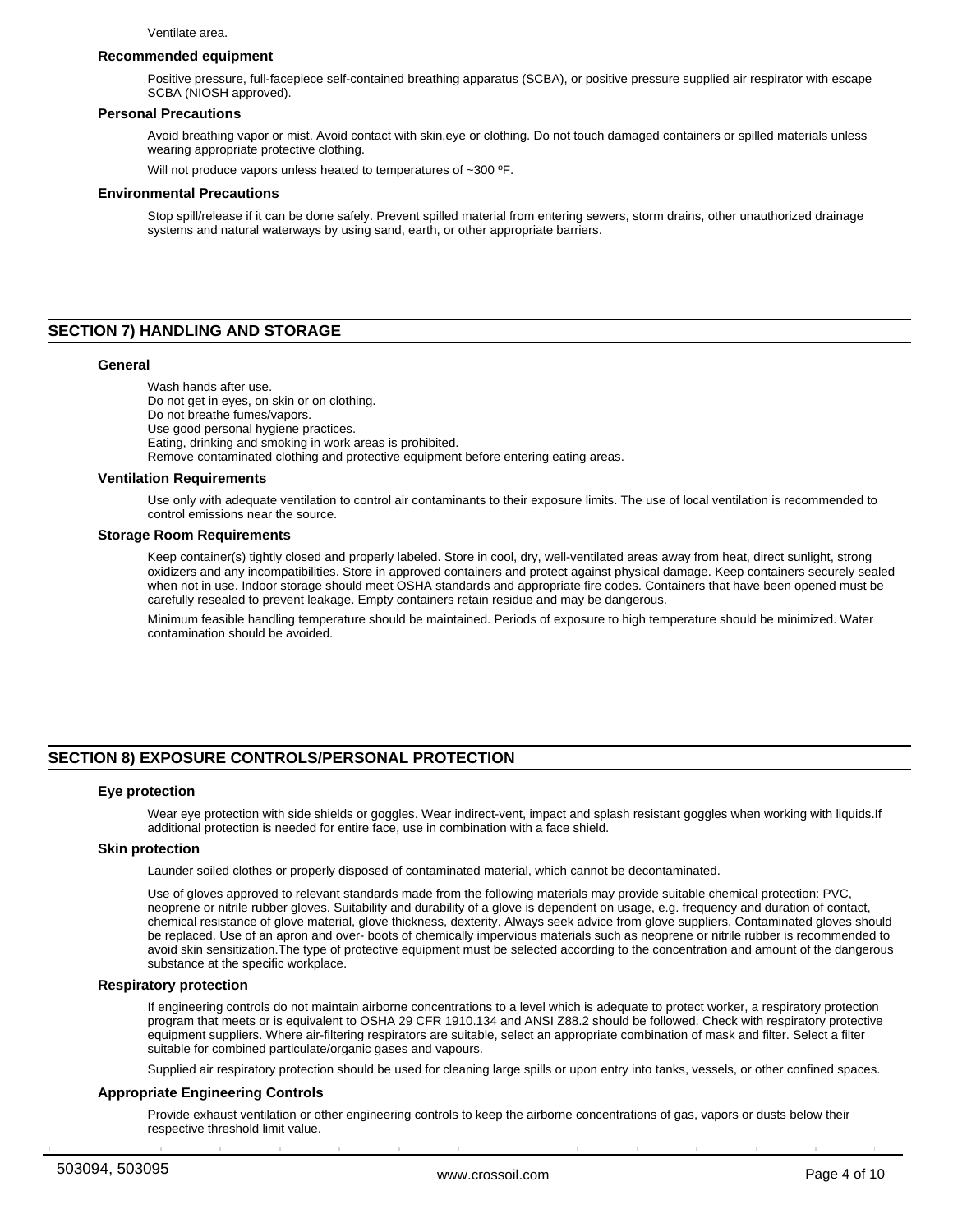| <b>Chemical Name</b>                                 | <b>OSHA</b><br><b>TWA</b><br>(ppm) | <b>OSHA</b><br><b>TWA</b><br>(mg/m3) | <b>OSHA</b><br><b>STEL</b><br>(ppm) | <b>OSHA</b><br><b>STEL</b><br>(mg/m3) | <b>OSHA</b><br>Tables (Z1,<br>Z2, Z3 | <b>OSHA</b><br>Carcinogen | <b>OSHA</b><br>Skin<br>designation | <b>NIOSH</b><br><b>TWA</b><br>(ppm) | <b>NIOSH</b><br><b>TWA</b><br>(mg/m3) | <b>NIOSH</b><br><b>STEL</b><br>(ppm) | <b>NIOSH</b><br><b>STEL</b><br>(mg/m3) | <b>NIOSH</b><br>Carcinogen |
|------------------------------------------------------|------------------------------------|--------------------------------------|-------------------------------------|---------------------------------------|--------------------------------------|---------------------------|------------------------------------|-------------------------------------|---------------------------------------|--------------------------------------|----------------------------------------|----------------------------|
| $1,2,3-$<br><b>TRIMETHYLBENZEN</b><br>EA             |                                    |                                      |                                     |                                       |                                      |                           |                                    | 25                                  | 125                                   |                                      |                                        |                            |
| 1,2,4<br><b>TRIMETHYLBENZEN</b><br>E                 |                                    |                                      |                                     |                                       |                                      |                           |                                    | 25                                  | 125                                   |                                      |                                        |                            |
| <b>AROMATIC</b><br><b>HYDROCARBON</b><br>MIXTURE >C9 | 500                                | 2000                                 |                                     |                                       | 1                                    |                           |                                    |                                     |                                       |                                      |                                        |                            |
| <b>CUMENE</b>                                        | 50                                 | 245                                  |                                     |                                       | 1                                    |                           |                                    | 50                                  | 245                                   |                                      |                                        |                            |
| <b>DIESEL FUELS</b>                                  |                                    |                                      |                                     |                                       |                                      |                           |                                    |                                     |                                       |                                      |                                        |                            |
| <b>MESITYLENE</b>                                    |                                    |                                      |                                     |                                       |                                      |                           |                                    | 25                                  | 125                                   |                                      |                                        |                            |
| <b>XYLENE</b>                                        | 100                                | 435                                  |                                     |                                       | $\mathbf{1}$                         |                           |                                    | 100                                 | 435                                   | 150                                  | 655                                    |                            |

| <b>Chemical Name</b>                                 | <b>ACGIH</b><br><b>TWA</b><br>(ppm) | <b>ACGIH</b><br><b>TWA</b><br>(mg/m3) | <b>ACGIH</b><br><b>STEL</b><br>(ppm) | <b>ACGIH</b><br><b>STEL</b><br>(mg/m3) | <b>ACGIH</b><br>Carcinogen | <b>ACGIH</b><br>Notations | <b>ACGIH</b><br><b>TLV Basis</b>       |
|------------------------------------------------------|-------------------------------------|---------------------------------------|--------------------------------------|----------------------------------------|----------------------------|---------------------------|----------------------------------------|
| $1,2,3-$<br><b>TRIMETHYLBENZEN</b><br>EA             |                                     |                                       |                                      |                                        |                            |                           |                                        |
| $1,2,4-$<br><b>TRIMETHYLBENZEN</b><br>E              |                                     |                                       |                                      |                                        |                            |                           |                                        |
| <b>AROMATIC</b><br><b>HYDROCARBON</b><br>MIXTURE >C9 |                                     |                                       |                                      |                                        |                            |                           |                                        |
| <b>CUMENE</b>                                        | 50                                  | 246                                   |                                      |                                        |                            |                           | Eye, skin,<br>& URT irr;<br>CNS impair |
| <b>DIESEL FUELS</b>                                  |                                     | 100 (IFV)                             |                                      |                                        | A <sub>3</sub>             | Skin: A3                  | <b>Dermatitis</b>                      |
| <b>MESITYLENE</b>                                    |                                     |                                       |                                      |                                        |                            |                           |                                        |
| <b>XYLENE</b>                                        | 100                                 | 434                                   | 150                                  | 651                                    | A4                         | A4; BEI                   | URT & eye<br>irr; CNS<br>imapir        |

 (C) - Ceiling limit, (IFV) - Inhalable fraction and vapor, A3 - Confirmed Animal Carcinogen with Unknown Relevance to Humans, A4 - Not Classifiable as a Human Carcinogen, BEI - Substances for which there is a Biological Exposure Index or Indices, CNS - Central nervous system, impair - Impairment, irr - Irritation, URT - Upper respiratory tract

# **SECTION 9) PHYSICAL AND CHEMICAL PROPERTIES**

# **Physical and Chemical Properties**

| Density @15.6 °C<br>Specific Gravity @15.6 °C | $7.26$ lb/gal<br>0.87                                       |
|-----------------------------------------------|-------------------------------------------------------------|
| Appearance                                    | Yellow to red liquid                                        |
| Odor Threshold                                | N.A.                                                        |
| <b>Odor Description</b>                       | Hydrocarbon                                                 |
| pH                                            | N.A.                                                        |
| <b>Water Solubility</b>                       | N.A.                                                        |
| Flammability                                  | Flash point at or above 100°F/38°C and less than 200°F/93°C |
| Flash Point Symbol                            | N.A.                                                        |
| <b>Flash Point</b>                            | 150 - 180° F                                                |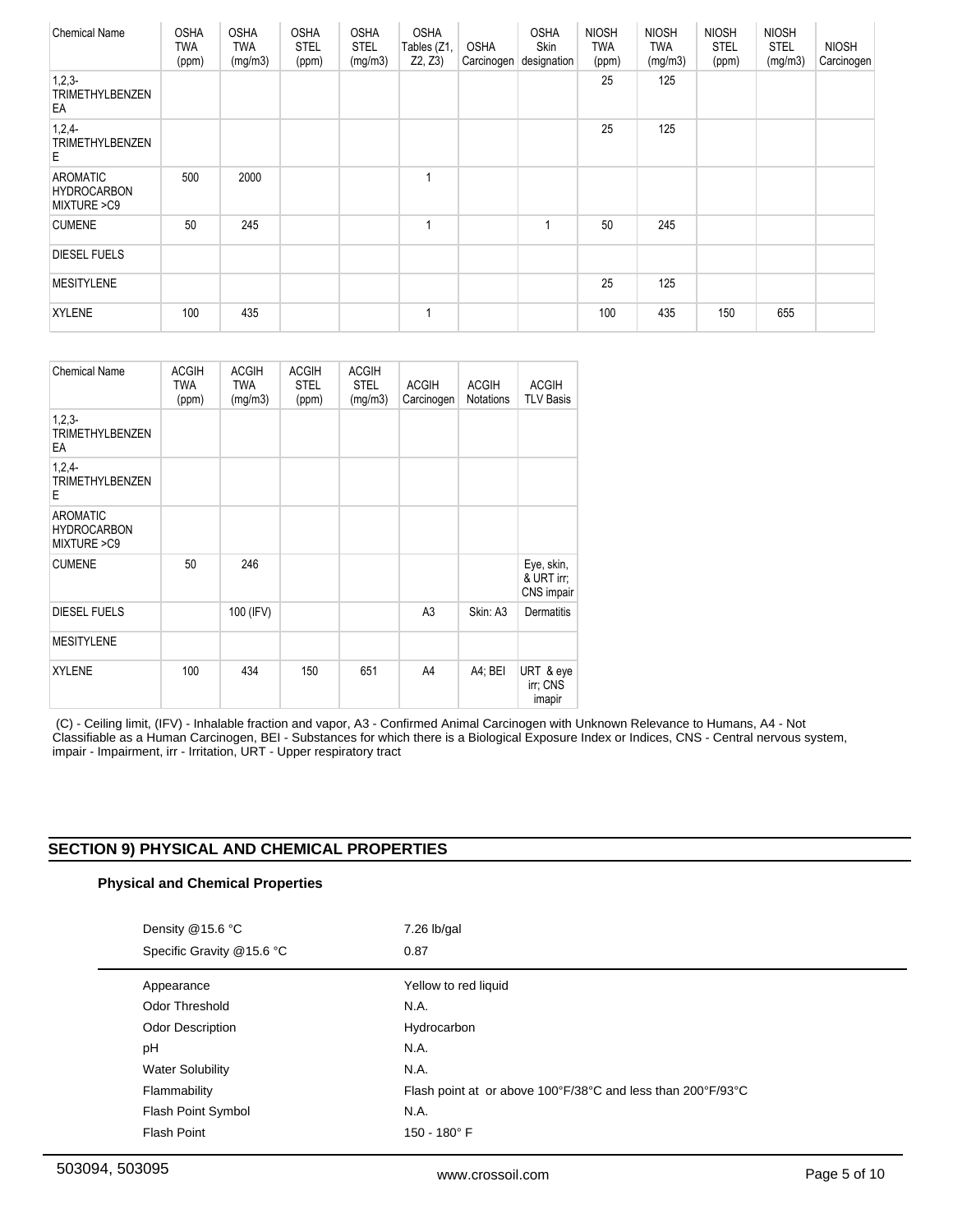| Viscosity                              | 1.7 - 3.0 cSt @ 40 °C |
|----------------------------------------|-----------------------|
| Lower Explosion Level                  | 0.7%                  |
| <b>Upper Explosion Level</b>           | 5%                    |
| Vapor Pressure                         | N.A.                  |
| <b>Vapor Density</b>                   | N.A.                  |
| Pour Point                             | N.A.                  |
| <b>Melting Point</b>                   | N.A.                  |
| Low Boiling Point                      | 375 °F                |
| High Boiling Point                     | 500 $\degree$ F       |
| Auto Ignition Temp                     | N.A.                  |
| Decomposition Pt                       | N.A.                  |
| <b>Evaporation Rate</b>                | N.A.                  |
| Partition Coefficient: n-Octanol/Water | N.A.                  |
|                                        |                       |

# **SECTION 10) STABILITY AND REACTIVITY**

## **Stability**

Stable

## **Conditions to Avoid**

Avoid heat, flame, and contact with strong oxidizing agents.

# **Hazardous Polymerization**

Will not occur.

## **Incompatible Materials**

Reacts violently with strong oxidizers.

## **Hazardous Decomposition Products**

Evolves toxic levels of carbon monoxide, carbon dioxide, irritating aldehydes and ketones when heated to combustion.

# **SECTION 11) TOXICOLOGICAL INFORMATION**

## **Likely route of exposure**

Inhalation, ingestion, skin absorption

# **Skin Corrosion/Irritation**

Prolonged or repeated contact may cause skin irritation.

Causes mild skin irritation

# **Serious Eye Damage/Irritation**

Irritating, but will not permanently injure eye tissue.

Causes serious eye irritation

# **Respiratory/Skin Sensitization**

No Data Available

## **Germ Cell Mutagenicity**

No Data Available

# **Carcinogenicity**

Suspected of causing cancer.

## **Reproductive Toxicity**

No Data Available

# **Specific Target Organ Toxicity - Single Exposure**

May cause drowsiness or dizziness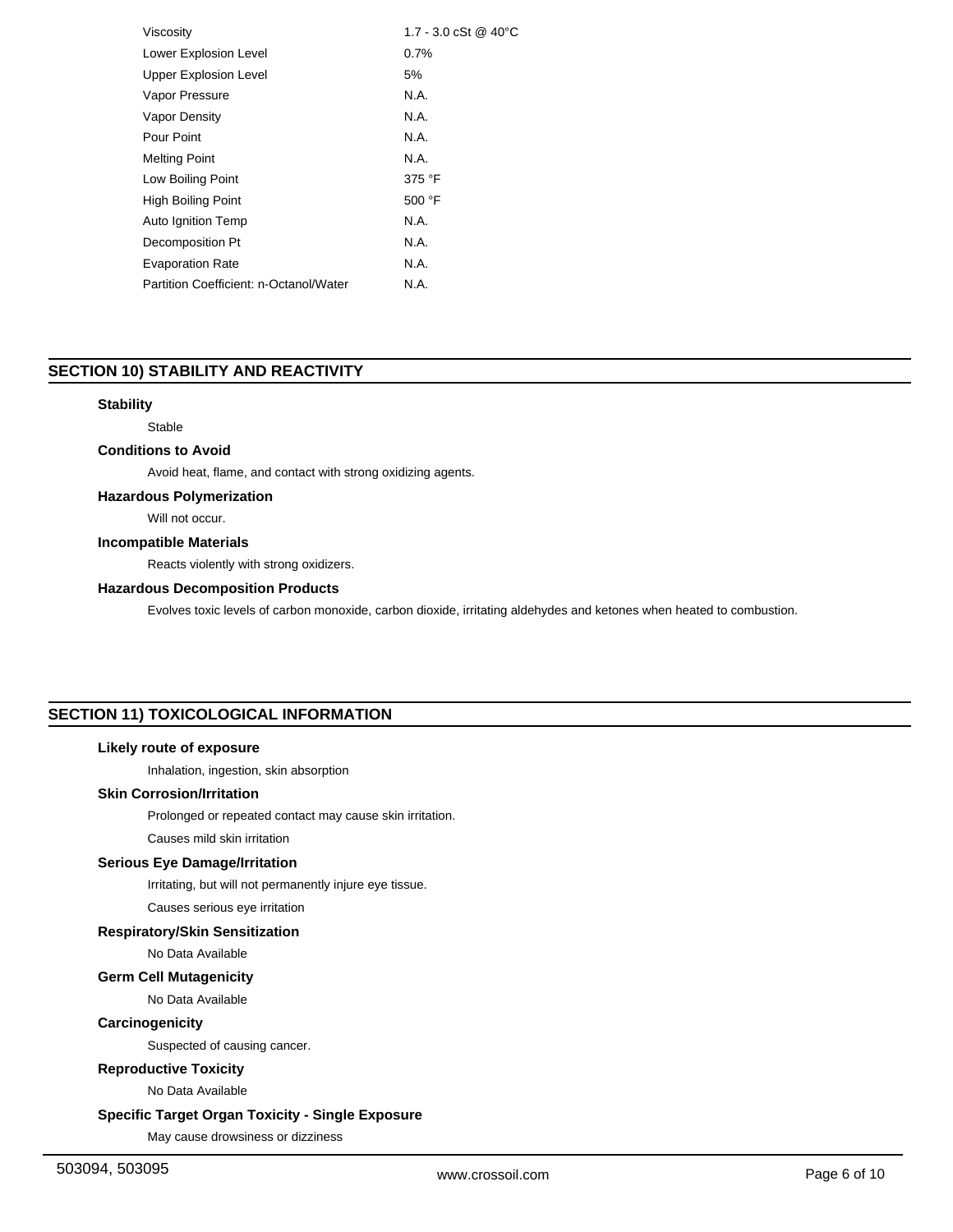## **Specific Target Organ Toxicity - Repeated Exposure**

No Data Available

## **Aspiration Hazard**

May be fatal if swallowed and enters airways

## **Acute Toxicity**

No Data Available

## **Chronic Exposure**

0000098-82-8 CUMENE

TERATOGENIC EFFECTS:Cumene has been Classified as POSSIBLE for humans.

#### 0001330-20-7 XYLENE

High exposure to Xylenes in some animal studies have been reported to cause health effects on the developing embryo/fetus.

Xylene in high concentrations has caused embryotoxic effects in laboratory animals.

#### **Potential Health Effects - Miscellaneous**

#### 0001330-20-7 XYLENE

Increased susceptibility to the effects of this material may be observed in people with preexisting disease of any of the following: bone marrow, cardiovascular system, central nervous system, kidneys, liver, lungs. Recurrent overexposure may result in liver and kidney injury. High exposures may produce irregular heart beats. Canada classifies Xylene as a developmental toxin as high exposures to xylenes in some animal studies have been reported to cause health effects on the developing fetus/embryo. These effects were often at levels toxic to the adult animal. The significance of these effects to humans is not known. Repeated or prolonged skin contact may cause any of the following: irritation, dryness, cracking of the skin.

0064742-95-6 AROMATIC HYDROCARBON MIXTURE >C9

The following medical conditions may be aggravated by exposure: skin disorders. Laboratory studies with rats have shown that petroleum distillates can cause kidney damage and kidney or liver tumors. These effects were not seen in similar studies with guinea pigs, dogs, or monkeys. Several studies evaluating petroleum workers have not shown a significant increase of kidney damage or an increase in kidney or liver tumors.

## 0000095-63-6 1,2,4-TRIMETHYLBENZENE

LC50 (rat): 18 g/m3 (4-hour exposure) (1)

LD50 (oral, rat): 5 g/kg (1)

#### 0001330-20-7 XYLENE

LC50 (rat): 6350 ppm (4-hour exposure) (unspecified isomers and ethylbenzene) (1)LC50 (rat): 6700 ppm (4-hour exposure) (65% m-xylene, 7.6% o-xylene, 7.8% p-xylene, 19.3% ethylbenzene) (2) ethylbenzene) (1) LC50 (rat): 6700 ppm (4-hour exposure) (65% m-xylene, 7.6% o-xylene, 7.8% p-xylene, 19.3% ethylbenzene)(2)

LD50 (oral, rat): 5400 mg/kg (52% m-, 19% o-, 24% p-) (1)LD50 (oral, female mouse): 5251 mg/kg (60.2% m-, 9.1% o-, 14.6% p-,

17.0% ethylbenzene) (4)

LD50 (oral, male mouse): 5627 mg/kg (60.2% m-, 9.1% o-, 14.6% p-, 17.0% ethylbenzene) (4)

LD50 (dermal, rabbit): 12180 mg/kg (m-xylene); greater than 1700 mg/kg (mixed xylenes - undefined composition) (3)

LD50 (oral, female mouse): 5251 mg/kg (60.2% m-, 9.1% o-, 14.6% p-, 17.0% ethylbenzene) (4)

LD50 (oral, male mouse): 5627 mg/kg (60.2% m-, 9.1% o-, 14.6% p-, 17.0% ethylbenzene) (4)

LD50 (dermal, rabbit): 12180 mg/kg (m-xylene); greater than 1700 mg/kg (mixed xylenes - undefined composition) (3)

#### 0000098-82-8 CUMENE

LC50 (inhalation, mouse): 10 mg/L; (2000 ppm); 7-hr exposure (1,3)

- LC50 (inhalation, rat): 39 mg/L (8000 ppm); 4-hr exposure (1,3,6)
- LD50 (oral, rat): Reported as 1.4 g/kg and 2.26 g/kg (1,3,4)
- LD50 (skin, rabbit): 10627 mg/kg (4)

## 0000108-67-8 MESITYLENE

LC50 (rat): 24 g/m3 (4-hour exposure) (2)

## **SECTION 12) ECOLOGICAL INFORMATION**

#### **Toxicity**

This product is not toxic to fish but may coat gill structures resulting in suffocation if spilled in shallow, running water. Product may be moderately toxic to amphibians by preventing dermal respiration.

This product may cause gastrointestinal distress in birds and mammals through ingestion.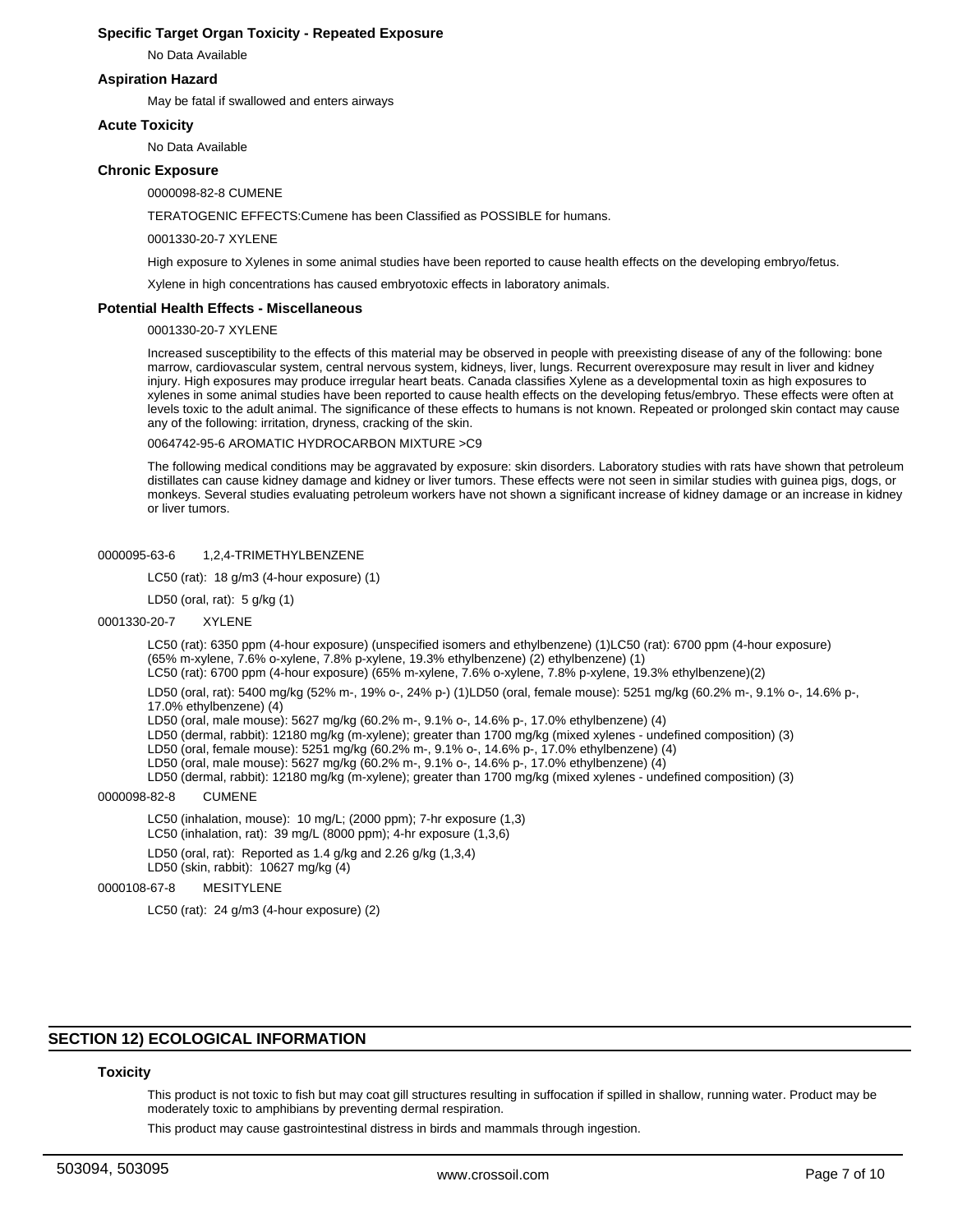If applied to leaves, this product may kill grasses and small plants by interfering with transpiration and respiration.

Harmful to aquatic life

## **Persistence and Degradability**

Is rapidly biodegradable. Biodegradation is possible with 100 to 120 days in aerobic environments at temperatures above 70 °F (21 °C).

# **Bio-accumulative Potential**

No Data Available.

## **Mobility in Soil**

No Data Available.

## **Other Adverse Effects**

No Data Available.

# **SECTION 13) DISPOSAL CONSIDERATIONS**

## **Waste Disposal**

Under RCRA it is the responsibility of the user of the product to determine at the time of disposal whether the product meets RCRA criteria for hazardous waste. Waste management should be in full compliance with federal, state and local laws.

Empty Containers retain product residue which may exhibit hazards of material, therefore do not pressurize, cut, glaze, weld or use for any other purposes. Return drums to reclamation centers for proper cleaning and reuse.

# **SECTION 14) TRANSPORT INFORMATION**

## **U.S. DOT Information**

UN number: NA1993

Proper shipping name: Diesel Fuel

Hazard class: Combustible liquid

Packaging group: lll

Hazardous substance (RQ): No Data Available

Toxic-Inhalation Hazard: No Data Available

Marine Pollutant: No Data Available

Note / Special Provision: No Data Available

# **IMDG Information**

UN number: UN1202

Proper shipping name: Combustible liquid, n.o.s. (DIESEL FUEL)

Hazard class: Combustible liquid

Packaging group: lll

Marine Pollutant: No Data Available

Note / Special Provision: No Data Available

# **IATA Information**

UN number: UN1202

Hazard class: Combustible liquid

Packaging group: lll

Proper shipping name: Combustible liquid, n.o.s. (DIESEL FUEL)

Note / Special Provision: No Data Available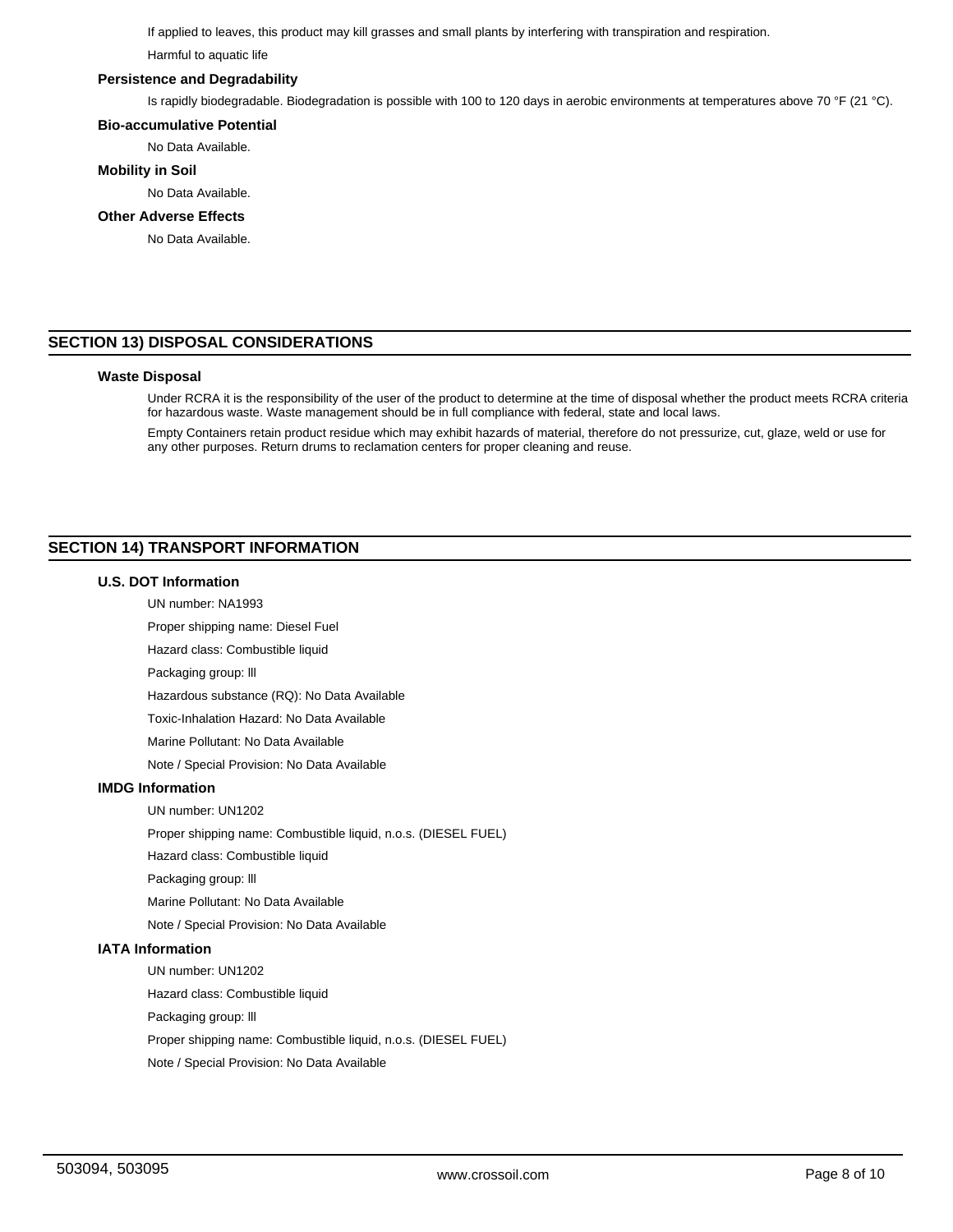# **SECTION 15) REGULATORY INFORMATION**

| CAS          | Chemical Name                                 | % By Weight | <b>Regulation List</b>                                                           |
|--------------|-----------------------------------------------|-------------|----------------------------------------------------------------------------------|
| 0068476-34-6 | DIESEL FUELS                                  | 85% - 100%  | SARA312, TSCA, TX ESL                                                            |
| 0027247-96-7 | ETHYLHEXYL NITRATE                            | Trace       | SARA312, TSCA, TX ESL                                                            |
| 0064742-95-6 | AROMATIC<br><b>HYDROCARBON</b><br>MIXTURE >C9 | Trace       | SARA312, TSCA, TX ESL                                                            |
| 0000095-63-6 | $1,2,4-$<br>TRIMETHYLBENZENE                  | Trace       | SARA312, TSCA, TX ESL                                                            |
| 0000108-67-8 | <b>MESITYLENE</b>                             | Trace       | SARA312, TSCA, TX ESL                                                            |
| 0000526-73-8 | $1,2,3-$<br><b>TRIMETHYLBENZENEA</b>          | Trace       | SARA312, TSCA, TX ESL                                                            |
| 0001330-20-7 | <b>XYLENE</b>                                 | Trace       | CERCLA, HAPS, SARA312, TSCA, RCRA, TX ESL                                        |
| 0000098-82-8 | <b>CUMENE</b>                                 | Trace       | CERCLA, HAPS, SARA312, TSCA, RCRA, TX ESL, CA Prop65 - California Proposition 65 |

# **SECTION 16) OTHER INFORMATION INCLUDING INFORMATION ON PREPARATION AND REVISION OF THE SDS**

## **Glossary**

ACGIH- American Conference of Governmental Industrial Hygienists; ANSI- American National Standards Institute; Canadian TDG-Canadian Transportation of Dangerous Goods; CAS- Chemical Abstract Service; Chemtrec- Chemical Transportation Emergency Center (US); CHIP- Chemical Hazard Information and Packaging; DSL- Domestic Substances List; EC- Equivalent Concentration; EH40 (UK)- HSE Guidance Note EH40 Occupational Exposure Limits; EPCRA- Emergency Planning and Community Right-To-Know Act; ESL-Effects screening levels; HMIS- Hazardous Material Information Service; LC- Lethal Concentration; LD- Lethal Dose; NFPA- National Fire Protection Association; OEL- Occupational Exposure Limits; OSHA- Occupational Safety and Health Administration, US Department of Labor; PEL- Permissible Exposure Limit; SARA (Title III)- Superfund Amendments and Reauthorization Act; SARA 313- Superfund Amendments and Reauthorization Act, Section 313; SCBA- Self-Contained Breathing Apparatus; STEL- Short Term Exposure Limit; TCEQ- Texas Commission on Environmental Quality; TLV- Threshold Limit Value; TSCA- Toxic Substances Control Act Public Law 94- 469; TWA- Time Weighted Value; US DOT- US Department of Transportation; WHMIS- Workplace Hazardous Materials Information System.



# **Version 1.0:**

Revision Date: Jan 29, 2018 First Edition.